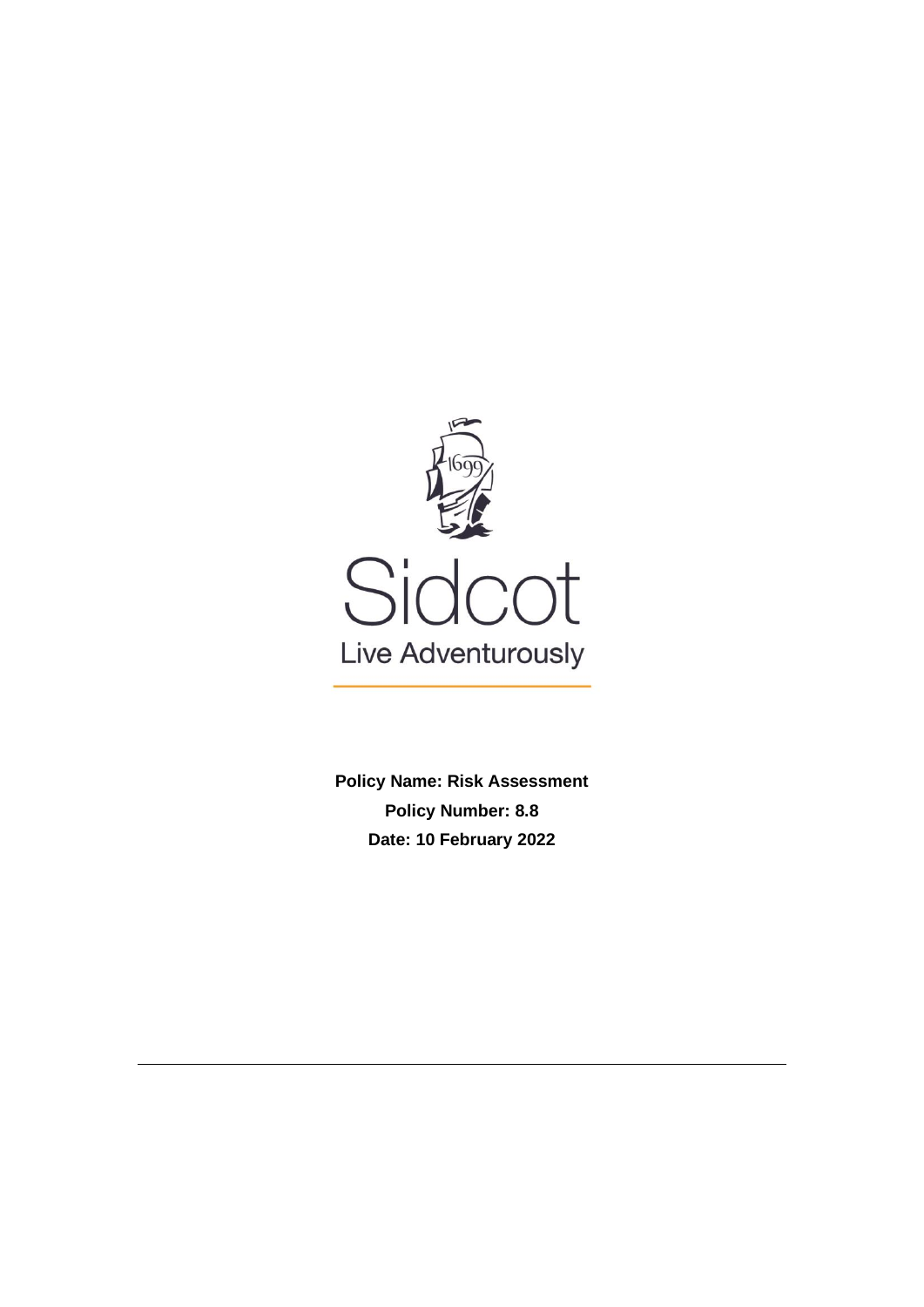# **Table of Contents**

| 1.  | Introduction                                         | $\overline{2}$ |
|-----|------------------------------------------------------|----------------|
| 2.  | Scope                                                | 2              |
| 3.  | Aims                                                 | 2              |
| 4.  | The Use of Risk Assessment in the Management of Risk | 3              |
| 5.  | Writing a Risk Assessment                            | $\overline{7}$ |
| 6.  | <b>Subject Guidelines</b>                            | $\overline{7}$ |
| 7.  | <b>Generic Risk Assessments</b>                      | 8              |
| 8.  | <b>Student Welfare</b>                               | 8              |
| 9.  | The Prevent Duty                                     | 10             |
| 10. | Training                                             | 10             |
| 11. | <b>School Risk Register</b>                          | 10             |
| 12. | <b>Monitoring and Review</b>                         | 11             |
| 13. | References                                           | 11             |
| 14. | <b>Document Change History</b>                       | 11             |
|     |                                                      |                |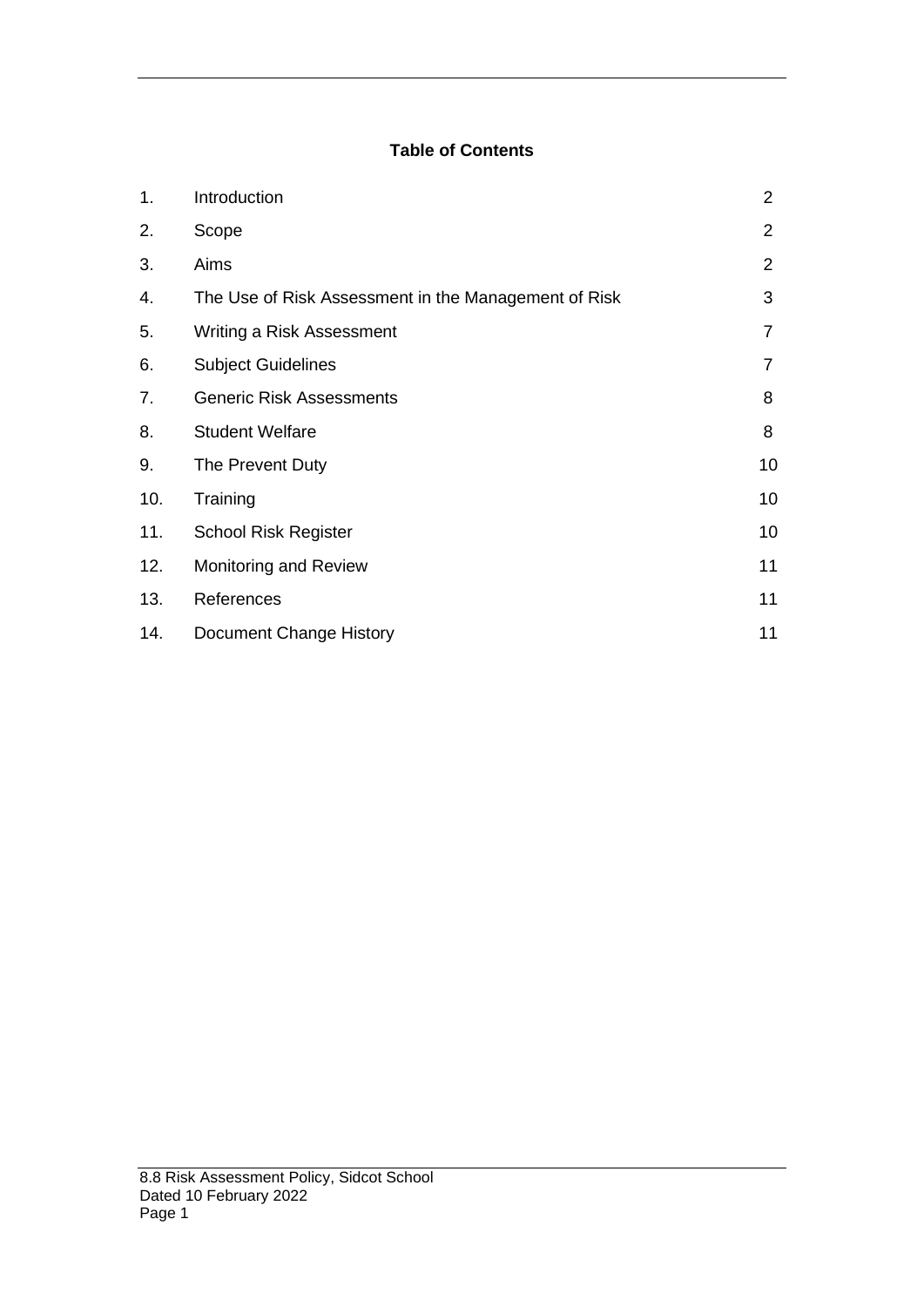## **1. Introduction**

1.1 The Governing Body and Senior Leadership Team of Sidcot School fully recognise their responsibilities pursuant to statute, and under all relevant regulations and guidance to ensure the health, safety and wellbeing of children, staff and visitors in their care. The School is fully committed to promoting the safety and welfare of all in our School Community, so that effective education can take place. Their highest priority lies in ensuring that all the operations within the School Environment, in the fields of education, health and safety and pastoral care are delivered in a safe manner that complies fully not just with the law, but reflects best practice.

1.2 Risks are inherent in everyday life. We need to identify them and to adopt systems for minimising them. Our staff and students need to be educated into how to cope safely with risk.

## **2. Scope**

2.1 This is a whole School policy and is applicable to all staff with responsibility for developing/implementing risk management strategy and undertaking risk assessments for activities that are under their control. This includes the assessments for activities that are under their control. requirements of the Independent Schools Standards Regulations (ISSRs), National Minimum Standards for Boarding and Early Years Foundation Stage.

## **3. Aims**

The aims of this policy are to:

3.1 Ensure that major risks are identified and managed as part of an overarching policy with a view to promoting children's welfare.

3.2 Fulfil the School's duty under the Counter Terrorism Act and Prevent Duty to assess the risk of children being drawn into terrorism, including support for extremist ideas that are part of terrorist ideology.

3.3 Assist staff to manage the health, safety and welfare of the whole School Community and visitors to the site by ensuring that suitable and sufficient risk assessments are undertaken for activities where there is likely to be significant risk and that appropriate identifying control measures are effectively implemented to control risk so far as reasonably practicable.

3.4 Meet the requirements of the Independent Schools Standards Regulations and National Minimum standards for Boarding Schools for a written risk policy to be in place.

3.5 Meet the requirement for leadership in and management of school risks and to ensure that such a policy is in place to safeguard the welfare of students, staff and visitors.

3.6 Ensure that those affected by school activities have received suitable information on what to do and how to react in the event that there are risks to health and/or safety.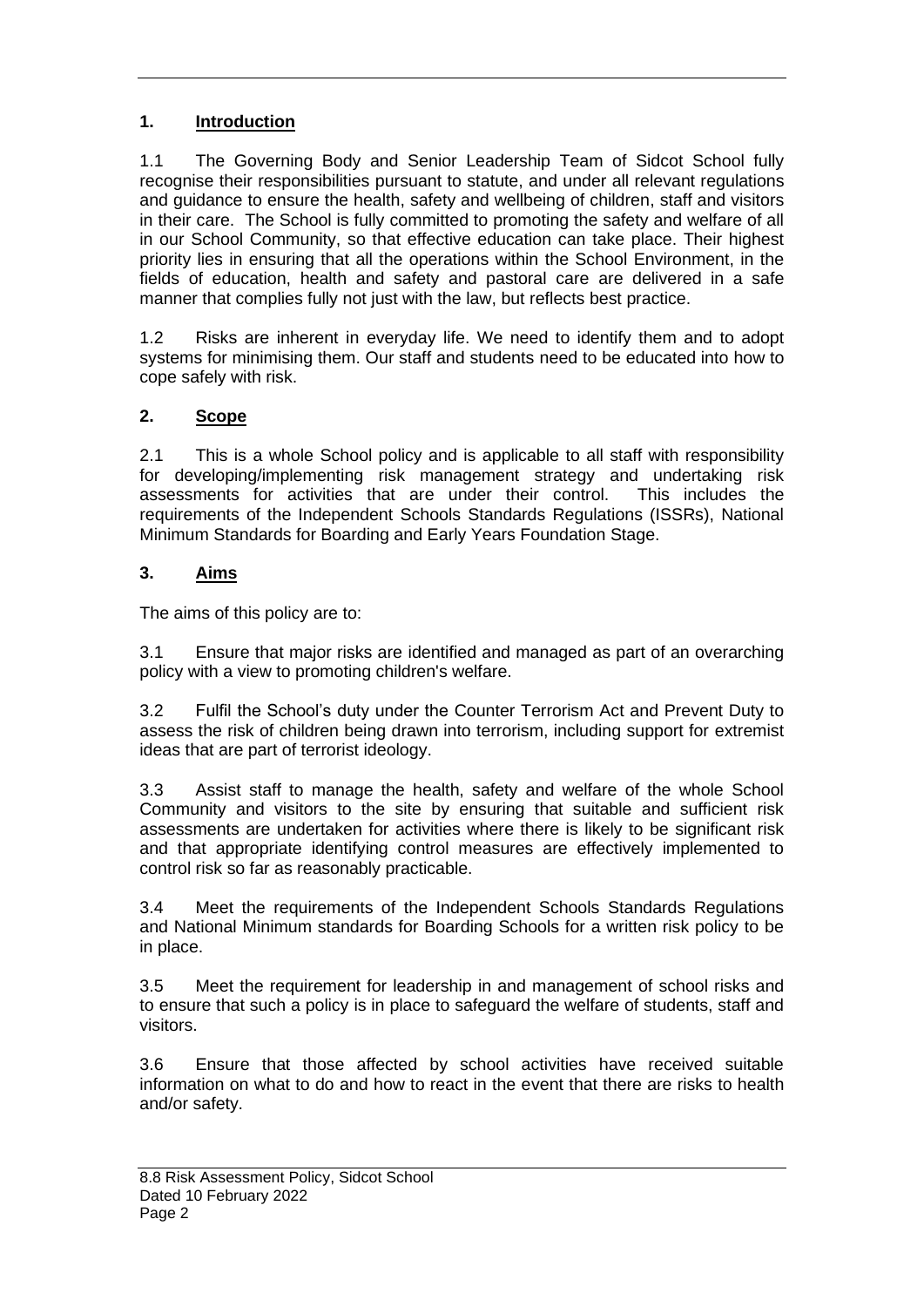3.7 That the risk management strategy and risk assessments are recorded and reviewed when appropriate.

3.8 To identify those in the School responsible for conducting risk assessments and monitoring their implementation

# **4. The Use of Risk Assessment in the Management of Risk**

4.1 What is a risk assessment?

4.1.1 A risk assessment is a tool for conducting a formal examination of the harm or hazard to people (or an organisation) that could result from a particular activity or situation.

- 4.1.2 A hazard is something with the potential to cause harm.
- 4.1.3 A risk is an evaluation of the probability (or likelihood) of the hazard occurring.
- 4.1.4 A risk assessment is the resulting assessment of the likelihood and potential severity of the outcome of a risk occurring (for example, loss of life, destruction of property).
- 4.1.5 Risk control measures are the measures and procedures that are put in place in order to reduce the likelihood and minimise the consequences of unfettered risk (for example, staff training, clear work procedures, preliminary visits, warning signs, barriers).
- 4.1.6 Risk assessments are used to identify and mitigate a range of potential hazards to people (slipping, falling) and property (fire) and strategic hazards (reputation, loss of students, impact on development), financial hazards (falling student numbers on the roll), compliance hazards (Child Protection issues) and environmental hazards (asbestos, legionella, welfare). It is recognised that accidents and injuries can ruin lives, damage reputations and cost money, and that threats to the School manifest in many forms. Risk analysis and mitigation is central to the safe and effective operation of the School. Preventative measures are identified and can often be surprisingly simple and cost effective, for example, the application of hazard warning tape to a trip hazard, or ensuring that chemicals are properly stored in locked containers.

## 4.2 When to Risk Assess

4.2.1 There are numerous activities carried out at the School, each of which requires its own separate risk assessment. Areas in which risk assessments are of particular importance are:

(a) student supervision (including safeguarding and welfare requirements). This will include appointment and authorisation of the School designated safeguarding lead ("DSL") but will also cover a range of responsibilities outside safeguarding. Immediate risk assessments will be undertaken in the event of any allegations of peer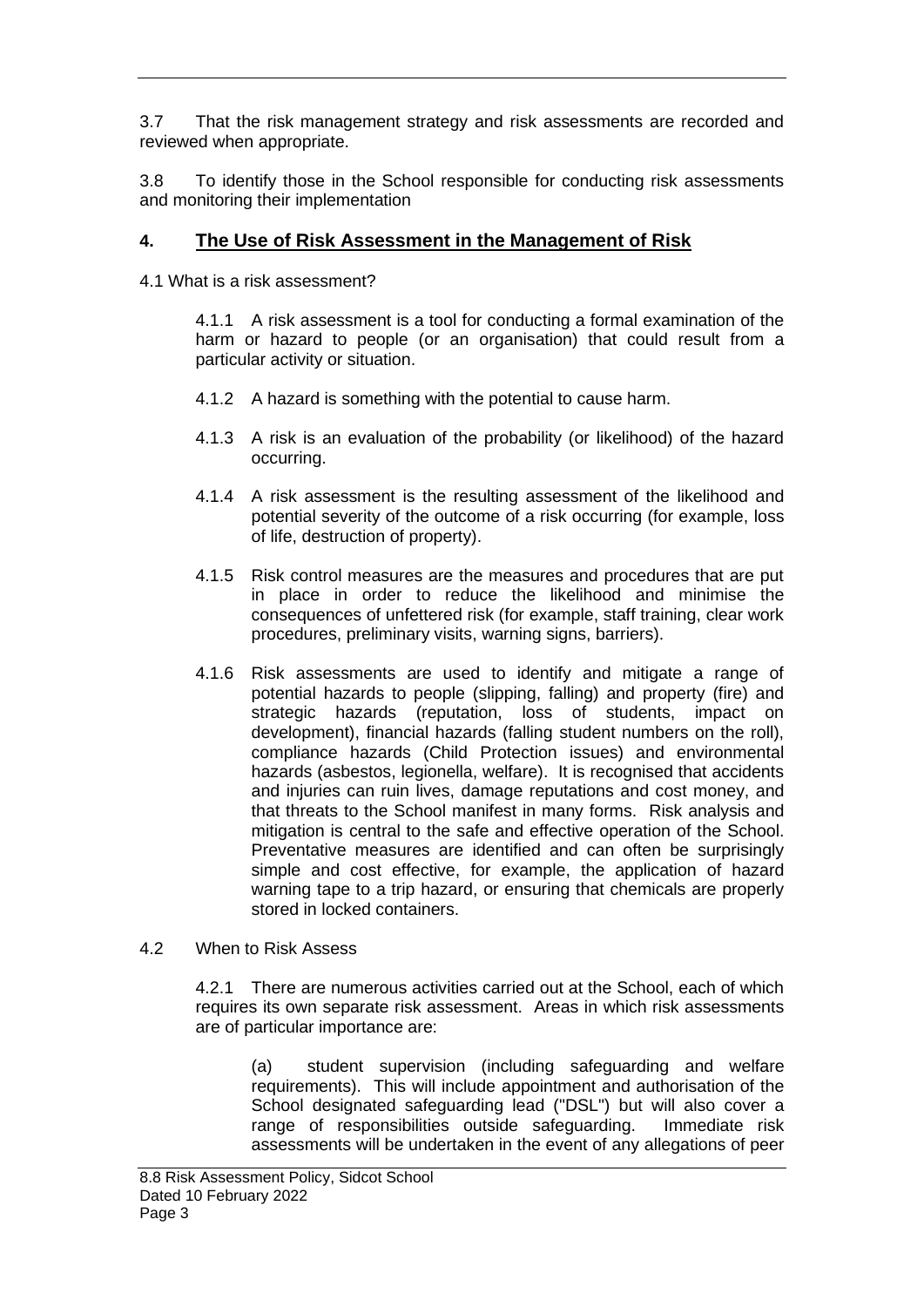on peer abuse, particularly with regard to sexual violence or harassment.

- (b) school trips;
- (c) management of visitors on school premises;
- (d) fire and emergencies;
- (e) traffic and pedestrian interaction on site;
- (f) management of hazardous substances;
- (g) hazardous equipment/activity e.g. in DT, Art, Food Technology, Science, Sport, drama, stage productions etc;
- (h) the suitability of staff to undertake designated roles and checks to ensure that they are suitable including staff/volunteers not employed by the school who work with students;
- (i) building or project works on site;
- (i) risk areas which are not directly related to health and safety, including but not limited to:
	- (i) welfare including child protection financial health
	- (ii) recruitment procedures including governing body oversight
	- (iii) the school's reputation
	- (iv) terrorism, including the prevention of fundamentalism and extremism
	- (v) financial health
	- (vi) security, specifically in boarding or EYFS areas, as appropriate
	- (vii) compliance with all applicable laws and regulations

## **4.3 Who, How and When to Risk Assess**

4.3.1 The member of staff responsible for the proposed activity should complete a risk assessment during planning for the activity. If a member of staff is any doubt whether they should prepare a risk assessment, the best course of action is to do so.

4.3.2 The following table lists the risk assessments required in School, although this list is non-exhaustive:

| <b>Risk to be</b><br>assessed       | When                                        | By whom                       | <b>Record kept by</b>         |
|-------------------------------------|---------------------------------------------|-------------------------------|-------------------------------|
| Covid-19 School wide                | Annually or when<br>required by changes     | <b>Director of Operations</b> | <b>Director of Operations</b> |
| Covid-19 Boarding and<br>Quarantine | Annually or when<br>required by changes     | Deputy Head Pastoral          | <b>Director of Operations</b> |
| Covid-19 Junior<br>School           | Annually or when<br>required by significant | Junior School Head            | <b>Director of Operations</b> |

8.8 Risk Assessment Policy, Sidcot School Dated 10 February 2022 Page 4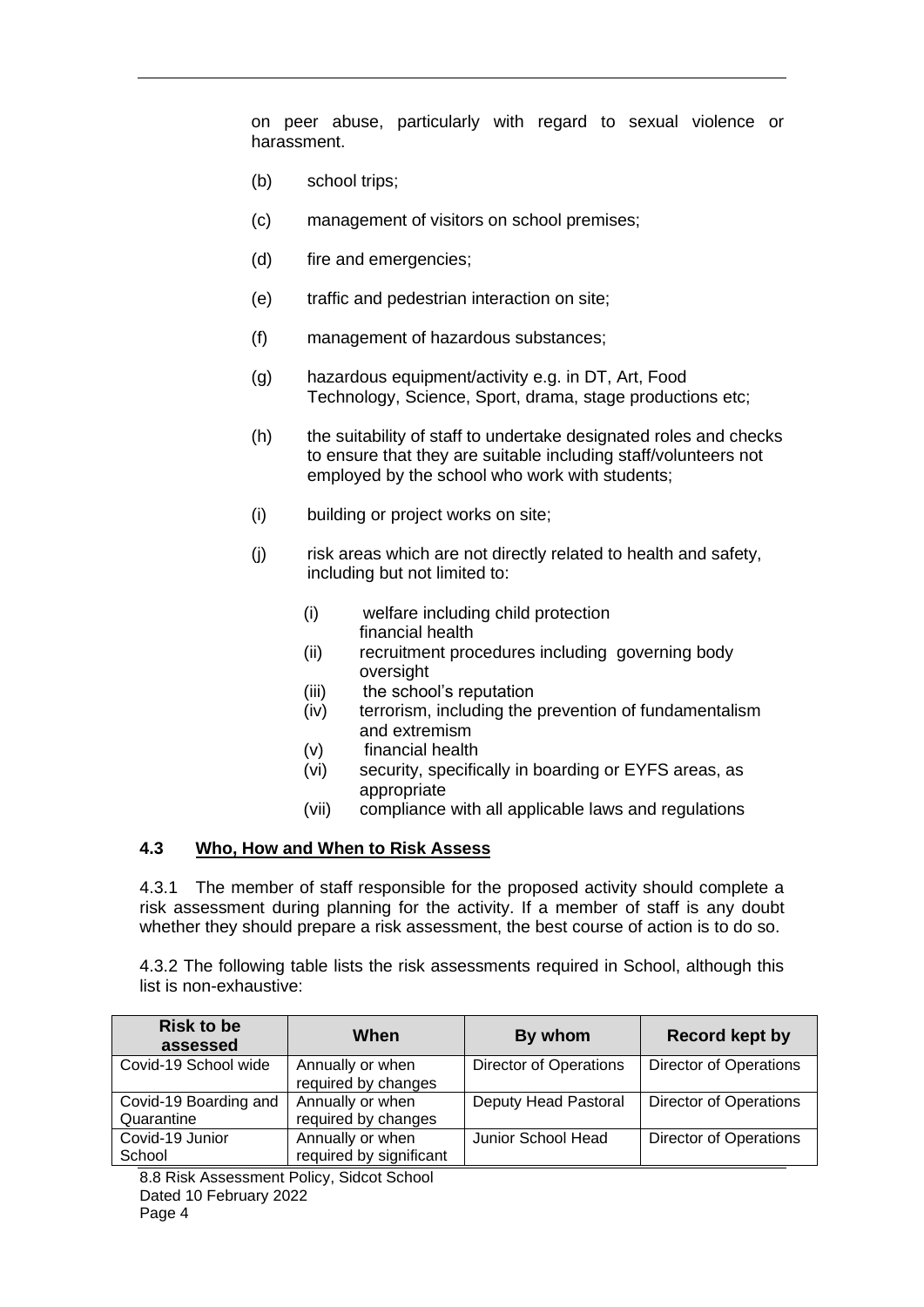|                             | change                                 |                               |                                |
|-----------------------------|----------------------------------------|-------------------------------|--------------------------------|
| Covid-19 Visitors           | Annually or when                       |                               |                                |
|                             |                                        | <b>Director of Operations</b> | <b>Director of Operations</b>  |
|                             | required by significant                |                               |                                |
|                             | change                                 |                               |                                |
| Covid-19 Catering and       | Annually or when                       | <b>Facilities and Estate</b>  | <b>Director of Operations</b>  |
| Domestic                    | required by significant                | Manager                       |                                |
|                             | change                                 |                               |                                |
| Covid-19 Music              | Annually or when                       | <b>Head of Music</b>          | <b>Director of Operations</b>  |
|                             | required by significant                |                               |                                |
|                             | change                                 |                               |                                |
| Covid-19 Sport              | Annually or when                       | Director of Sport             | <b>Director of Operations</b>  |
|                             | required by significant                |                               |                                |
|                             | change                                 |                               |                                |
| <b>Student Supervision</b>  | Organising an activity                 | Member of staff               | Activity co-ordinator          |
|                             | with a potential                       | organising the activity       |                                |
|                             | significant risk                       |                               |                                |
| <b>Student Supervision</b>  | Organising teaching                    | Member of staff               | <b>Director of Operations</b>  |
|                             | with a potential                       | organising the                |                                |
|                             |                                        |                               |                                |
|                             | significant risk                       | teaching                      |                                |
| Science experiments         | Annually or when                       | <b>Head of Science</b>        | <b>Head of Science</b>         |
|                             | significant change                     |                               |                                |
| Design & technology         | Annually or when                       | Head of DT                    | Head of DT                     |
|                             | significant change                     |                               |                                |
| Food technology             | Annually or when                       | <b>Head of Food</b>           | Head of DT                     |
|                             | significant change                     |                               |                                |
| Sport and PE activity       | Annually or when                       | <b>Head of Sport</b>          | <b>Head of Sport</b>           |
|                             | significant change                     |                               |                                |
| Duke of Edinburgh           | Annually or when                       | DofE Organiser                | <b>Activities Co-ordinator</b> |
| award                       | significant change                     |                               |                                |
| Art                         | Annually or when                       | Head of Art                   | <b>Director of Operations</b>  |
|                             | significant change                     |                               |                                |
| <b>Textiles</b>             | Annually or when                       | <b>Head of Textiles</b>       | Head of DT                     |
|                             | significant change                     |                               |                                |
| Music                       | Annually or when                       | <b>Head of Music</b>          | <b>Director of Operations</b>  |
|                             | significant change                     |                               |                                |
| Drama & dance               |                                        | <b>Head of Drama</b>          |                                |
|                             | Annually or when                       |                               | <b>Director of Operations</b>  |
| including prfmcs and        | significant change                     |                               |                                |
| backstage                   |                                        |                               |                                |
| General class               | Annually or when                       | <b>Head of Departments</b>    | Director of Operations         |
|                             | significant change                     |                               |                                |
| <b>EYFS</b>                 | Annually or when                       | Head of EYFS                  | Junior School                  |
|                             | significant change                     |                               | Head                           |
| <b>Boarding Houses</b>      | Annually, following any                | House masters and             | <b>Director of Operations</b>  |
| Sleeping                    | allegations of peer                    | mistresses                    |                                |
| accommodation               | abuse or significant                   |                               |                                |
| boarders                    | change                                 |                               |                                |
| Sports including            | Annually or when                       | <b>Head of Sports Faculty</b> | Director of Operations         |
| equestrian activities       | significant change                     |                               |                                |
| <b>School Events</b>        | Planning the event                     | Member of staff               | Headmaster                     |
|                             |                                        | planning the event            |                                |
| <b>School Trips</b>         | Planning the trip                      | Member of staff               | Headmaster                     |
|                             |                                        | planning the trip             |                                |
| <b>Student Safeguarding</b> | When required, as                      | Designated                    | Designated                     |
| and Welfare / Child         |                                        |                               |                                |
|                             | highlighted by<br>vulnerable students' | Safeguarding Lead             | safeguarding lead              |
| Protection                  |                                        |                               |                                |
|                             | register and following                 |                               |                                |
|                             | any allegation of peer                 |                               |                                |
|                             | on peer abuse                          |                               |                                |

8.8 Risk Assessment Policy, Sidcot School Dated 10 February 2022 Page 5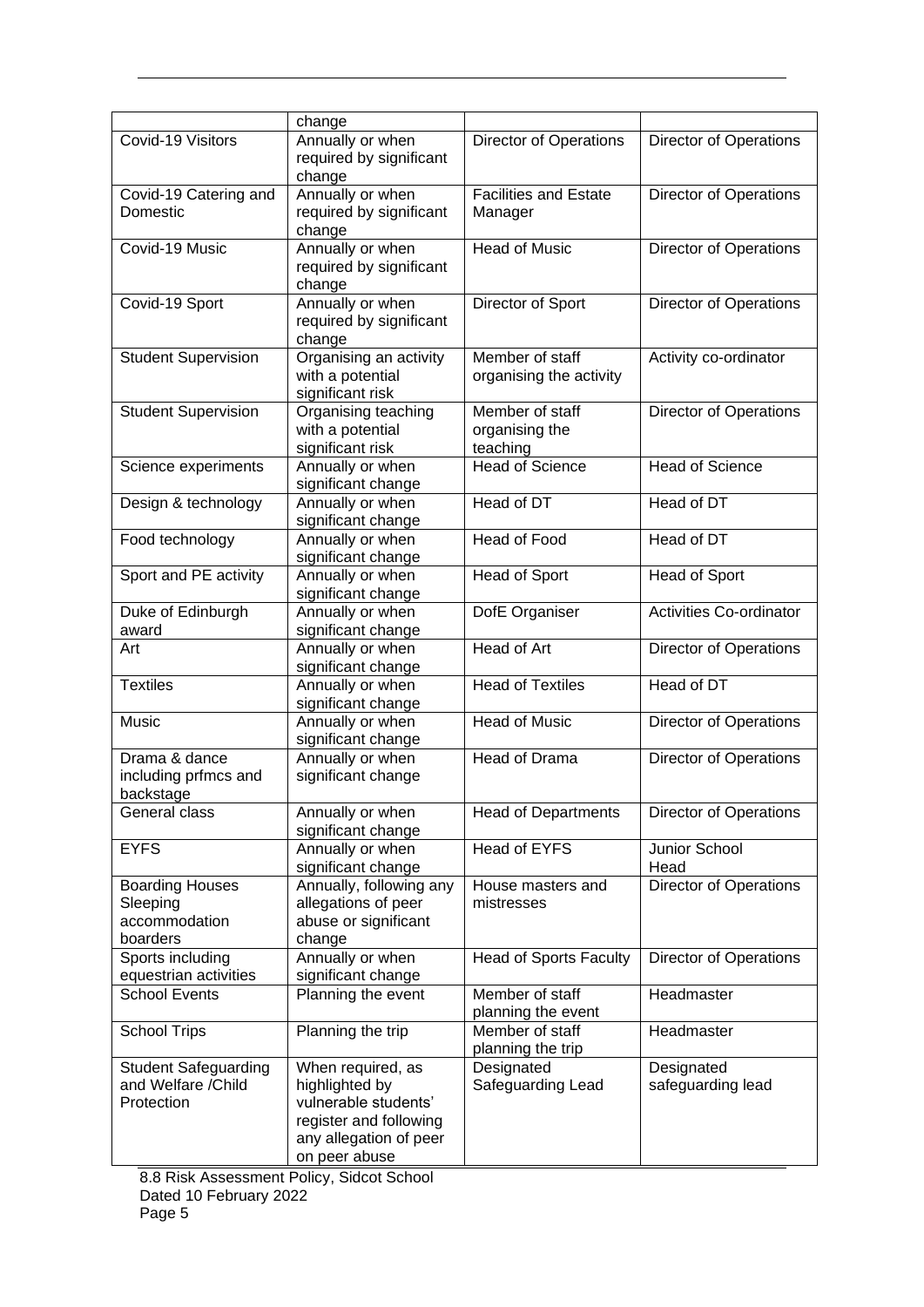| Volunteers                                                                               | Considering use of<br>volunteer/s                                          | Member of staff<br>planning use of<br>volunteer | <b>HR</b>                       |
|------------------------------------------------------------------------------------------|----------------------------------------------------------------------------|-------------------------------------------------|---------------------------------|
| Student access to<br>dangerous<br>places/grounds<br>including hazardous<br>substances    | Annually or when<br>significant change                                     | <b>Director of Operations</b>                   | <b>Director of Operations</b>   |
| <b>Visitors</b>                                                                          | Annually or when<br>significant change                                     | <b>Director of Operations</b>                   | <b>Director of Operations</b>   |
| <b>Traffic</b>                                                                           | Annually or when<br>significant change                                     | <b>Director of Operations</b>                   | <b>Director of Operations</b>   |
| Public rights of way                                                                     | Annually or when<br>significant change                                     | <b>Director of Operations</b>                   | <b>Director of Operations</b>   |
| Security                                                                                 | Annually or when<br>significant change                                     | <b>Director of Operations</b>                   | <b>Director of Operations</b>   |
| Fire                                                                                     | Annually or when<br>significant change                                     | <b>Facilities Manager</b>                       | <b>Facilities Manager</b>       |
| Water                                                                                    | Annually or when<br>significant change                                     | <b>Facilities Manager</b>                       | <b>Facilities Manager</b>       |
| Asbestos                                                                                 | Annually or when<br>significant change                                     | <b>Facilities Manager</b>                       | <b>Facilities Manager</b>       |
| Gas                                                                                      | Annually or when<br>significant change                                     | <b>Facilities Manager</b>                       | <b>Facilities Manager</b>       |
| Electricity                                                                              | Annually or when<br>significant change                                     | <b>Facilities Manager</b>                       | <b>Facilities Manager</b>       |
| <b>Business Risk</b><br>including: Financial,<br>Reputational,<br>terrorism, Recruitment | Annually or when<br>significant change                                     | Governors                                       | <b>Director of Finance</b>      |
| H&S in the workplace                                                                     | Annually or when<br>significant change                                     | Department Head                                 | Department Head                 |
| Use of premises by<br>external bodies when<br>children are on site                       | In each instance                                                           | Inviting manager                                | <b>HR</b>                       |
| Minibus and vehicles                                                                     | Annually or when<br>significant change                                     | <b>Operations Manager</b>                       | <b>Director of Operations</b>   |
| Food safety                                                                              | Annually or when<br>significant change                                     | <b>Head of Catering</b>                         | Housekeeping<br>Department      |
| Risk of being drawn<br>into terrorism and<br>subjected to                                | In each instance when<br>inviting a contractor,<br>visitor or speaker into | Inviting manager                                | HR.                             |
| extremism                                                                                | school,<br>At the time of<br>recruitment of                                | <b>HR Manager</b>                               | <b>HR Manager</b>               |
| Prevent duty risk<br>assessment                                                          | governors, staff, and<br>volunteers.                                       | Designated<br>Safeguarding Lead                 | Designated<br>Safeguarding Lead |

#### **All risk assessments are reviewed and signed off by the designated record keeper and archived electronically on the General Information drive on the IT system.**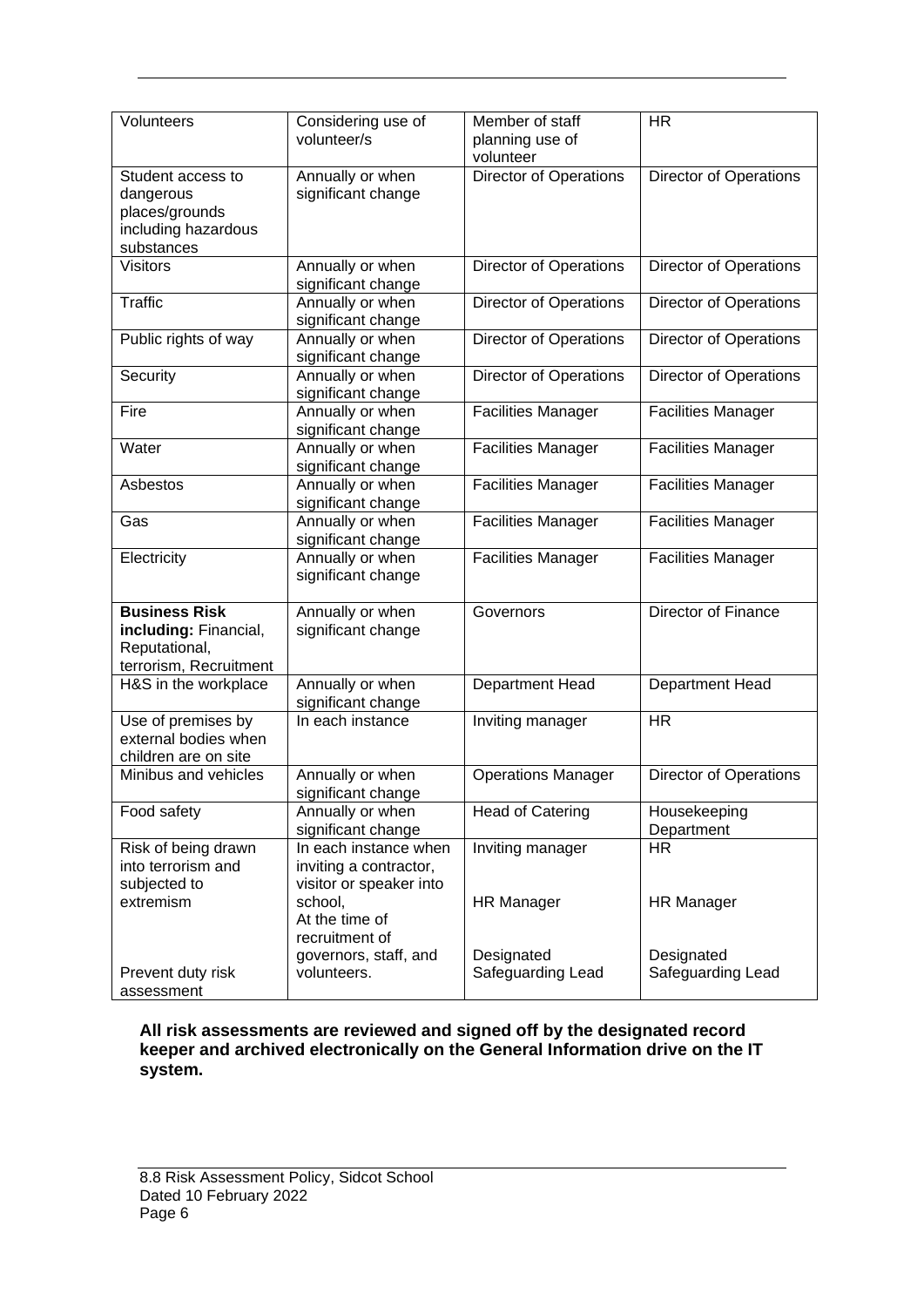## **5. Writing a Risk Assessment**

5.1 A template risk assessment form and risk assessment guidelines are available in the [Staff Handbook on Firefly.](http://intranet.sidcot.org.uk/staff-handbook/health-and-safety-1)

- 5.2 Risk assessments will take into account:
	- (a) hazard something with the potential to cause harm
	- (b) risk an evaluation of the likelihood of the hazard causing harm
	- (c) risk rating assessment of the severity of the outcome of an event
	- (d) control measures physical measures and procedures put in place to mitigate the risk.
- 5.3 The risk assessment process will consist of the following 6 steps:
	- (a) what could go wrong
	- (b) who might be harmed
	- (c) how likely is it to go wrong
	- (d) how serious would it be if it did
	- (e) what are you going to do to stop it
	- (f) how are you going to check that your plans are working
	- (g) In addition, if a risk of peer on peer abuse is identified, specifically, what support will be offered to any victim, witness and perpetrator will be considered.
- 5.4 Risk Assessments will be reviewed:
	- (a) when there are changes to the activity
	- (b) after a near miss or accident
	- (c) immediately after an allegation of sexual violence, harassment or peer on peer abuse
	- (d) when there are changes to the type of people involved in the activity
	- (e) when there are changes in good practice
	- (f) when there are legislative changes
	- (g) annually if for no other reason

## **6. Subject Guidelines**

When completing risk assessments it is necessary to refer to the relevant subject guides:

#### 6.1 Design & Technology

CLEAPSS Risk assessments in technology<http://www.cleapss.org.uk/> BS 4163:2007 Health and Safety for Design and Technology in Schools and Similar Establishments.

## 6.2 Science

CLEAPSS<http://www.cleapss.org.uk/> CLEAPSS School Science Service Laboratory Handbook CLEAPSS Hazcards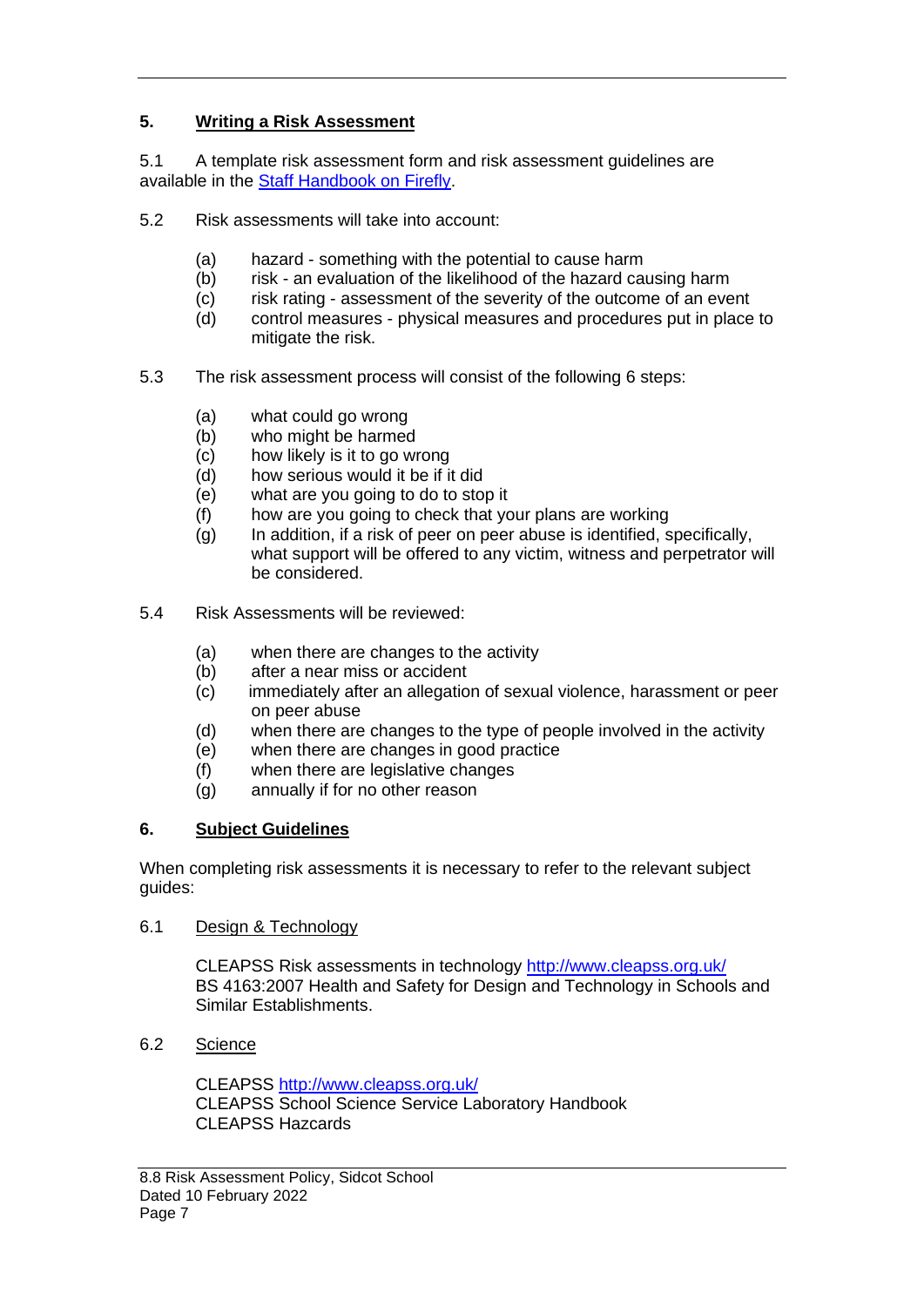### 6.3 Food Science

CLEAPSS Food Technology<http://www.cleapss.org.uk/>

### 6.4 Art

National Society for Education in Art & Design (NSEAD) <http://www.nsead.org/hsg/index.aspx>

#### 6.5 Physical Education

Safe Practice in Physical Education and School Sport' BAALPE/afPE <http://www.afpe.org.uk/>

#### 6.6 Offsite visits

Health and Safety of Students on Educational Visits. DfE

## **7. Generic Risk Assessment**

- 7.1 Generic/Model risk assessments are acceptable so long as the assessors:
	- satisfy themselves that the 'model' risk assessment is appropriate to their work; and
	- adapt the model to their own actual work situations

## **8. Student Welfare**

8.1 Students may be affected by a range of factors, not only those external to the school environment, but also arising in school, which may include abuse including peer abuse, bullying, mental and physical health problems.

8.2 The wellbeing of all students is always at the forefront of our considerations. A comprehensive PHSE programme cares for students' emotional, physical, social and economic wellbeing. This is supported through a strong pastoral system which includes:

- 8.2.1 Training staff in the areas of child protection and how to identify children who are at risk of radicalisation or extremist views;
- 8.2.2 Ensuring that students are aware, for example through posters and assemblies, of the availability of Independent Listeners in whom they may confide;
- 8.2.3 Making students aware, through suitable posters, of other independent support systems, including Childline;
- 8.2.4 Training health care staff in child protection and ensuring that they are alert to the signs of mental unwellness generally and specifically selfharming and eating disorders in addition to radicalisation;
- 8.2.5 Implementing programmes such as talking sticks, Take 10, and supporting students to voice their worries;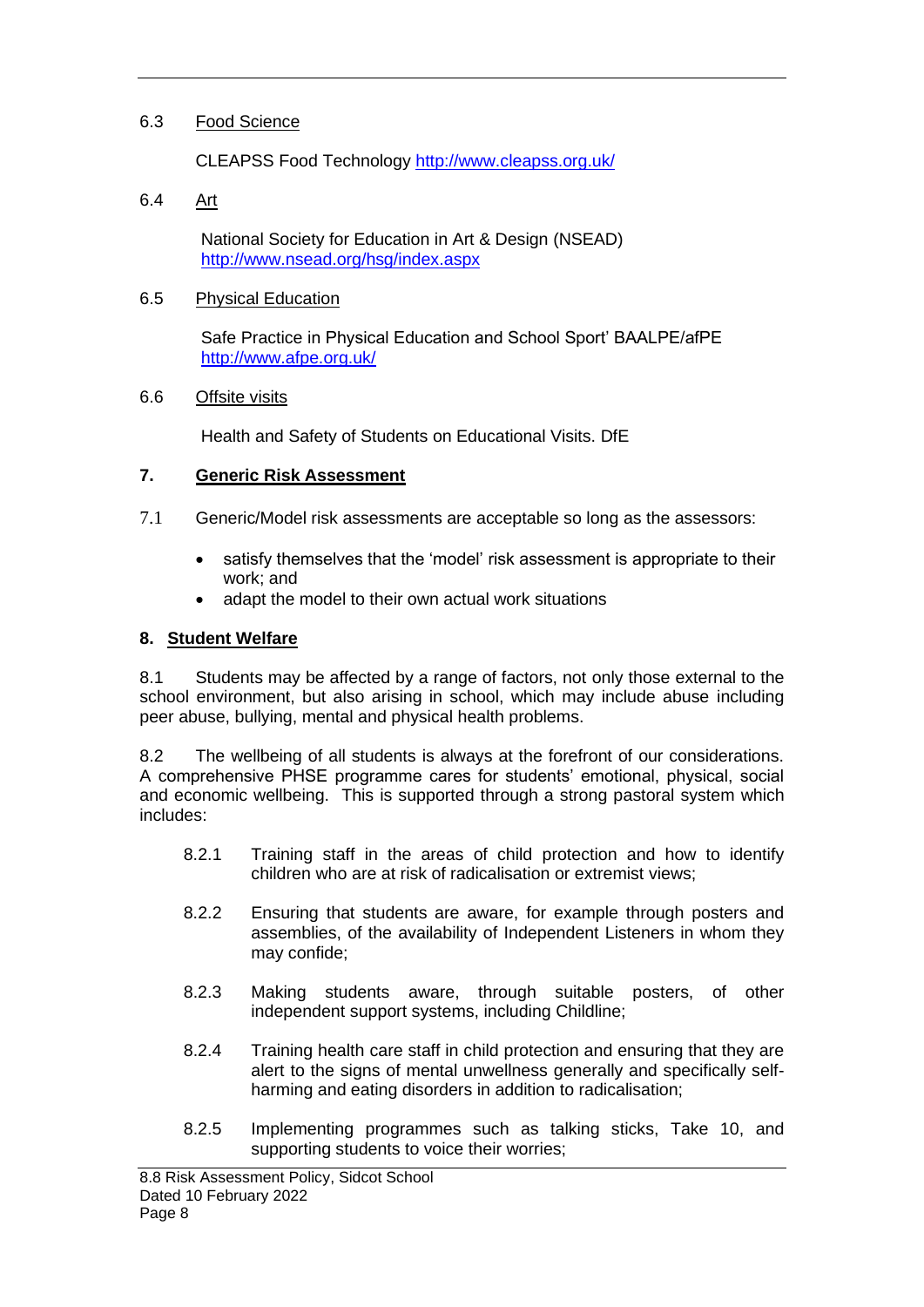- 8.2.6 The DSL, assistant deputy heads and representatives of the health centre usually meet twice termly to discuss those students who have been identified as being vulnerable on My Concern.
- 8.2.7 Identifying children who are being bullied or at risk of being bullied or abused – and supporting them through the implementation of the antibullying procedures. It is acknowledged that certain groups of children, including those with special educational needs, are at particular risk of bullying. The School has a robust anti-bullying policy and system of implementation. Where allegations of assault or abuse have been made against one or more students, a risk assessment will be immediately undertaken to ensure the safety of all students concerned and other relevant children and to ensure that they receive appropriate support. A risk assessment may identify particular areas of vulnerability and prescribe control measures, for example sleeping arrangements in the boarding houses. Such risk assessments are not intended to replace any risk assessments undertaken by professionals – for example if social care are involved, rather they are to support the School's approach to supporting and protecting their own students.
- 8.2.8 Treating everyone fairly and in accordance with the Equal Opportunities policy. The School embraces its obligations under the Equality Act 2010 and will make reasonable adjustments for students with educational needs and disabilities;
- 8.2.9 Supporting students through their key worker (in the case of EYFS) class teacher, tutor, year head and housemaster (in the case of boarding students);
- 8.2.10 Where a concern about a student's welfare is identified, the student will be entered on My Concern. The risks to that student's welfare will be assessed, appropriate action will be taken to reduce the risks identified (by way of an action plan), and this will be recorded and then regularly monitored and reviewed. Students who are deemed to cause considerable concern (marked as red on the register) will be the subject of an individual risk assessment.
- 8.2.11 The format of risk assessment to be used for student welfare is provided on Firefly at: Staff/Health and Safety/Risk Assessment template which will be amended to identity that it is an assessment of a welfare issue. Please [click here.](http://intranet.sidcot.org.uk/staff-handbook/health-and-safety-1/risk-assessments/write-a-risk-assessment) The aim of the risk assessment is to ensure the School's approach is systematic with a view to promoting student welfare.
- 8.2.12 The information obtained through this process and the action agreed will then be shared, as appropriate, with other staff, parents and outside agencies in order to safeguard and promote the welfare of a particular student or of students generally. This is subject to the usual provisions of considering any right of students to confidentiality (according to the medical policy) and confidentiality issues around child protection concerns. Please refer to the child protection policy 2.1.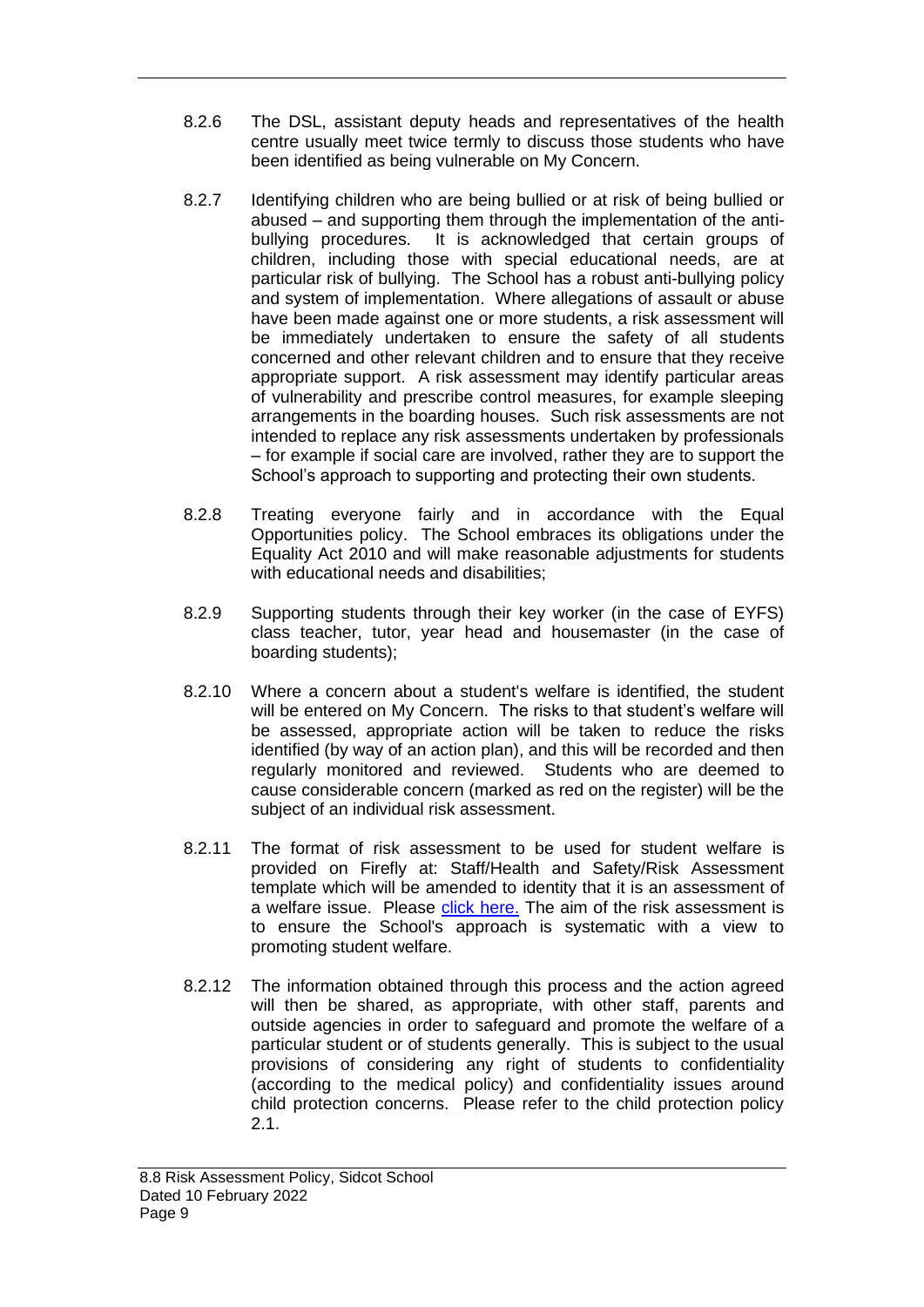8.2.13 Any serious welfare concerns regarding a student must be raised as soon as reasonably practicable with the DSL who will work with the Housemaster/Housemistress concerned to resolve the matter.

# **9. The Prevent Duty**

9.1 The School has a duty to prevent students and staff being drawn into terrorism. The School fulfils this duty by:

- 9.1.1 Assessing the risk of staff and students being drawn into terrorism.
- 9.1.2 Having robust policies and procedures around the recruitment of staff, permanent and temporary contractors, and volunteers.
- 9.1.3 Having robust policies and procedures to ensure that all visitors and visiting speakers to ensure that all those coming into contact with children and other staff will not put them at risk of radicalisation.
- 9.1.4 Implementing robust safeguarding policies which work cohesively with the polices of the North Somerset Safeguarding Children Partnership.
- 9.1.5 Ensuring that staff have training that gives them the knowledge and confidence to identify children at risk of being drawn into terrorism, and to challenge extremist ideas, which can be used to legitimise terrorism.
- 9.1.6 Having filters to ensure safety from accessing terrorist and extremist material when accessing the internet in and monitors access to sites.
- 9.1.7 If a risk of radicalisation is identified, considering the level of risk and the most appropriate referral.

# **10. Training**

10.1 All members of staff are given an induction into child protection and the school's arrangements for risk assessments and Health and Safety, and records are kept of all induction training.

10.2 Specialist training is given to those whose work requires it. Staff are, however, responsible for taking reasonable care of their own safety, together with that of students and visitors. They are responsible for cooperating with the Governors and SLT. All members of staff are responsible for reporting any risks or defects to the Headmaster or Governors.

10.3 If the member of staff is in any doubt about writing a risk assessment they should consult with the Director of Operations.

# **11. School Risk Register**

11.1 The School maintains a central risk register detailing material risks to its operations and mitigating actions which is reviewed and updated annually and which has annual governor oversight.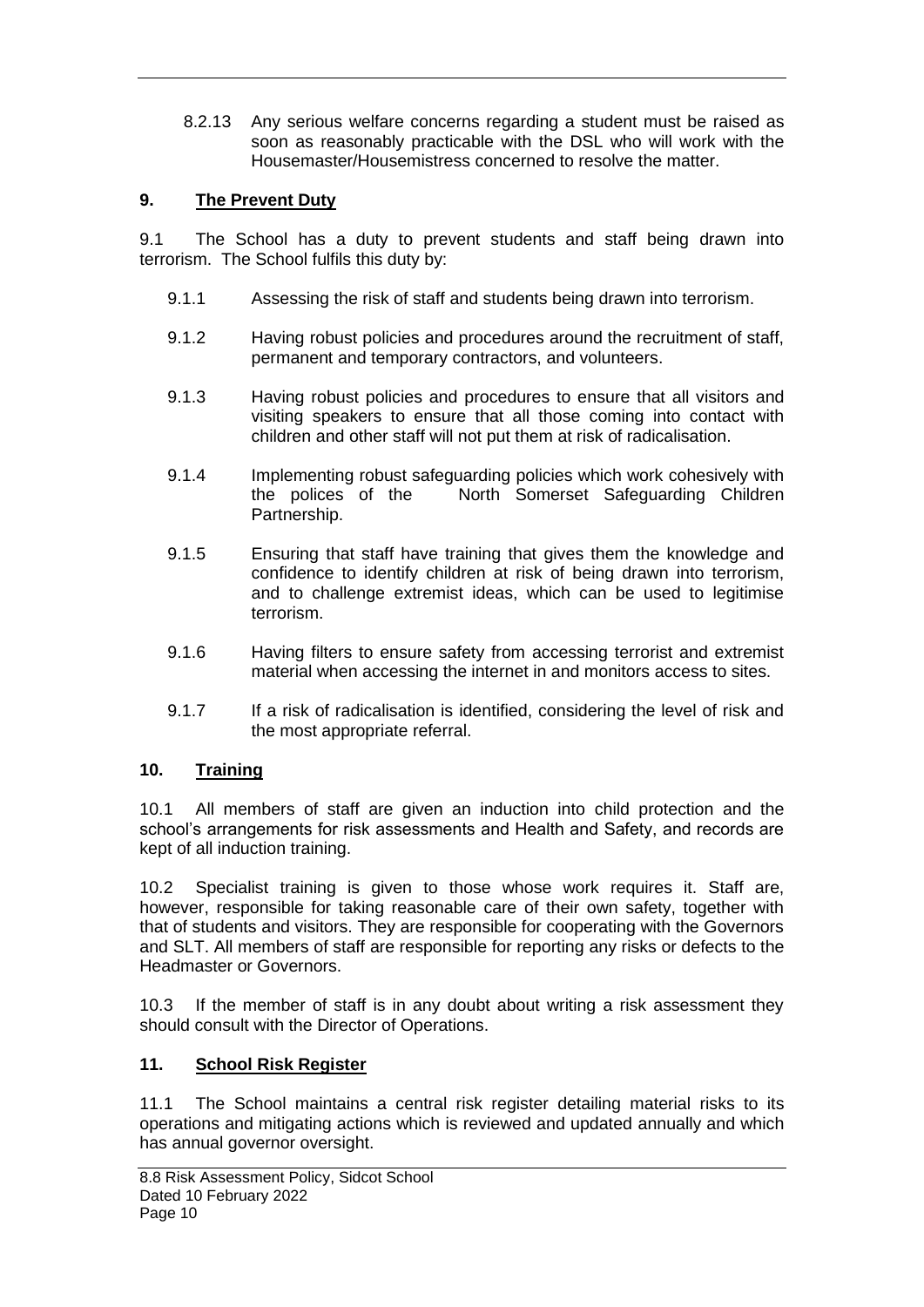## **12. Monitoring and Review**

12.1 This policy will be monitored by the Designated Safeguarding Lead, and Director of Operations who will bring any significant incidents to the attention of the Governing Body.

12.2 The policy will be reviewed each year as part of the Annual Safeguarding Review, unless significant incident, changes in trends, or changes in practice, guidance or legislation require a sooner review.

## **13. References**

- 13.1 Legal Framework
	- Working together to Safeguard Children 2018
	- Keeping Children Safe in Education', DfE, September 2021
	- Counter Terrorism and Security Act 2015
	- The Prevent Duty Guidance to Schools June 2015
	- Health and Safety at Work Act 1974
	- Sexual violence and sexual harassment in schools Dfe 2018
	- The Independent Schools Standards Inspectorate Regulations 2014
	- The Handbook for the Inspection of Schools Commentary on the Regulatory Requirements September 2020.
	- The National Minimum Standards for Boarding Schools (effective from April 2015)
	- Statutory Framework for the Early Years Foundation Stage (effective from September 2014)

## 13.2 Relevant Policies

- 1.1 Accidents Disaster or serious incident
- 2.1 Safeguarding and Child Protection
- 2.2 Staff / Student Code
- 2.9 Educational Trips and Visits
- 2.10 / 2.10a Supervision of Students Senior and Junior Schools
- 4.4 Mental Health and Wellbeing
- 5.4 Anti- bullying
- 8.1 Health and safety
- 8.6 On site vehicle movement
- 9.13 Recruitment, selection and disclosure policy and procedure
- 9.14 Volunteers
- 9.27 Supervision of staff 12 Digital Safety

## **14. Document Change History**

| Date of<br>change | Detail significant changes and any new legislation /<br>guidance taken into account                                                            |
|-------------------|------------------------------------------------------------------------------------------------------------------------------------------------|
| 23 April<br>2016  | Policy approved and adopted by Governing Body                                                                                                  |
| 08.10.2016        | Policy adopted as part of Annual Safeguarding Review, inclusion of references<br>to risk register, public rights of way and equestrian centre. |
| 07.10.2017        | 8.27 Additional information regarding risk assessments when bullying is alleged                                                                |